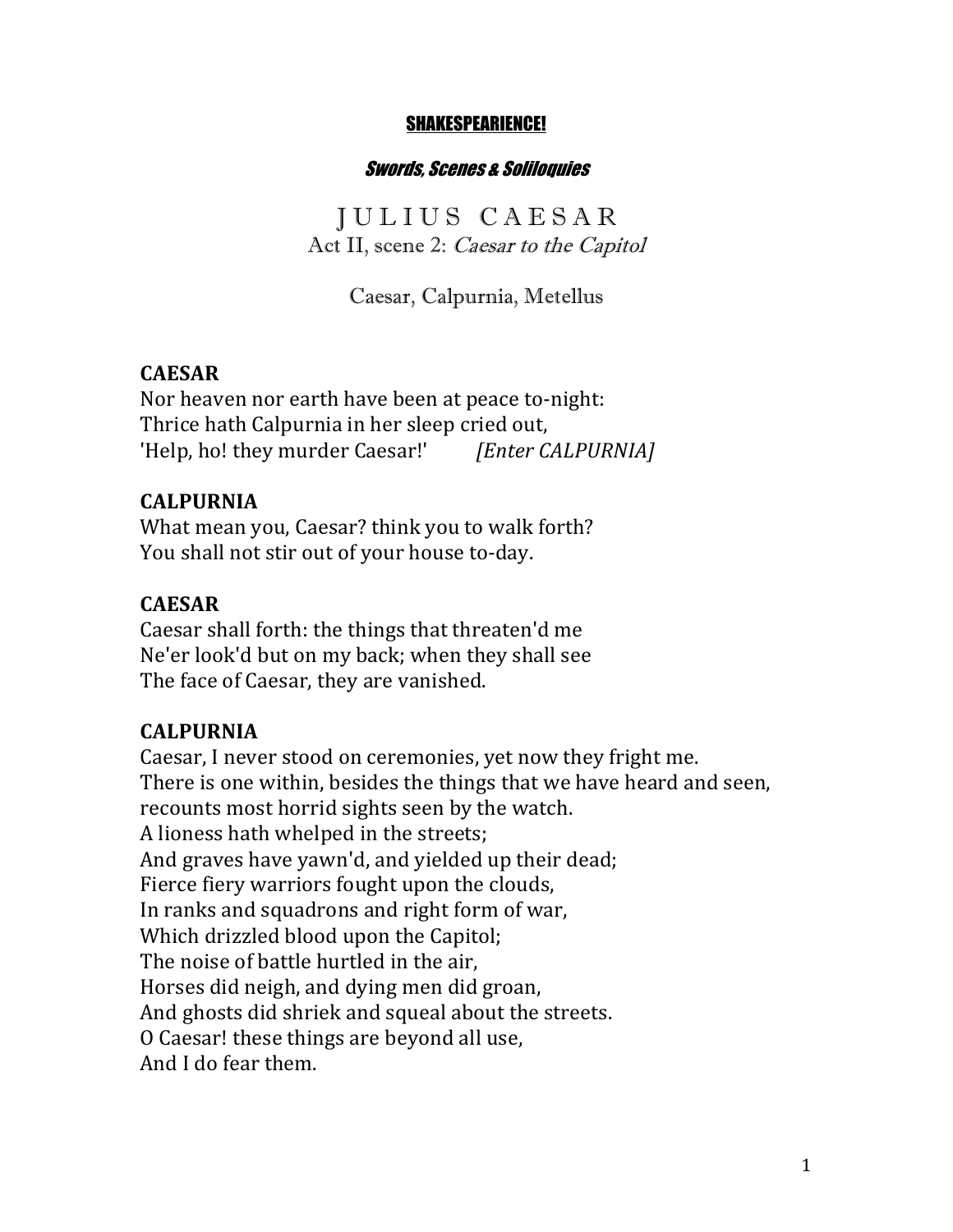## **CAESAR**

What can be avoided whose end is purposed by the mighty gods? Yet Caesar shall go forth.

## **CALPURNIA**

When beggars die, there are no comets seen; The heavens themselves blaze forth the death of princes.

### **CAESAR**

Caesar should be a beast without a heart, If he should stay at home today for fear. No, Caesar shall go forth.

## **CALPURNIA**

Alas, my lord, Your wisdom is consumed in confidence. Do not go forth to-day: call it my fear That keeps you in the house, and not your own. We'll send Mark Antony to the senate-house: And he shall say you are not well today. Let me, upon my knee, prevail in this.

## **CAESAR**

Mark Antony shall say I am not well, And, for thy humour, I will stay at home.

*[Enter METELLUS]*

Here's Metellus, he shall tell them so.

### **METELLUS**

Caesar, all hail! good morrow, worthy Caesar: I come to fetch you to the senate-house.

# **CAESAR**

And you are come in very happy time, To bear my greeting to the senators And tell them that I will not come to-day.